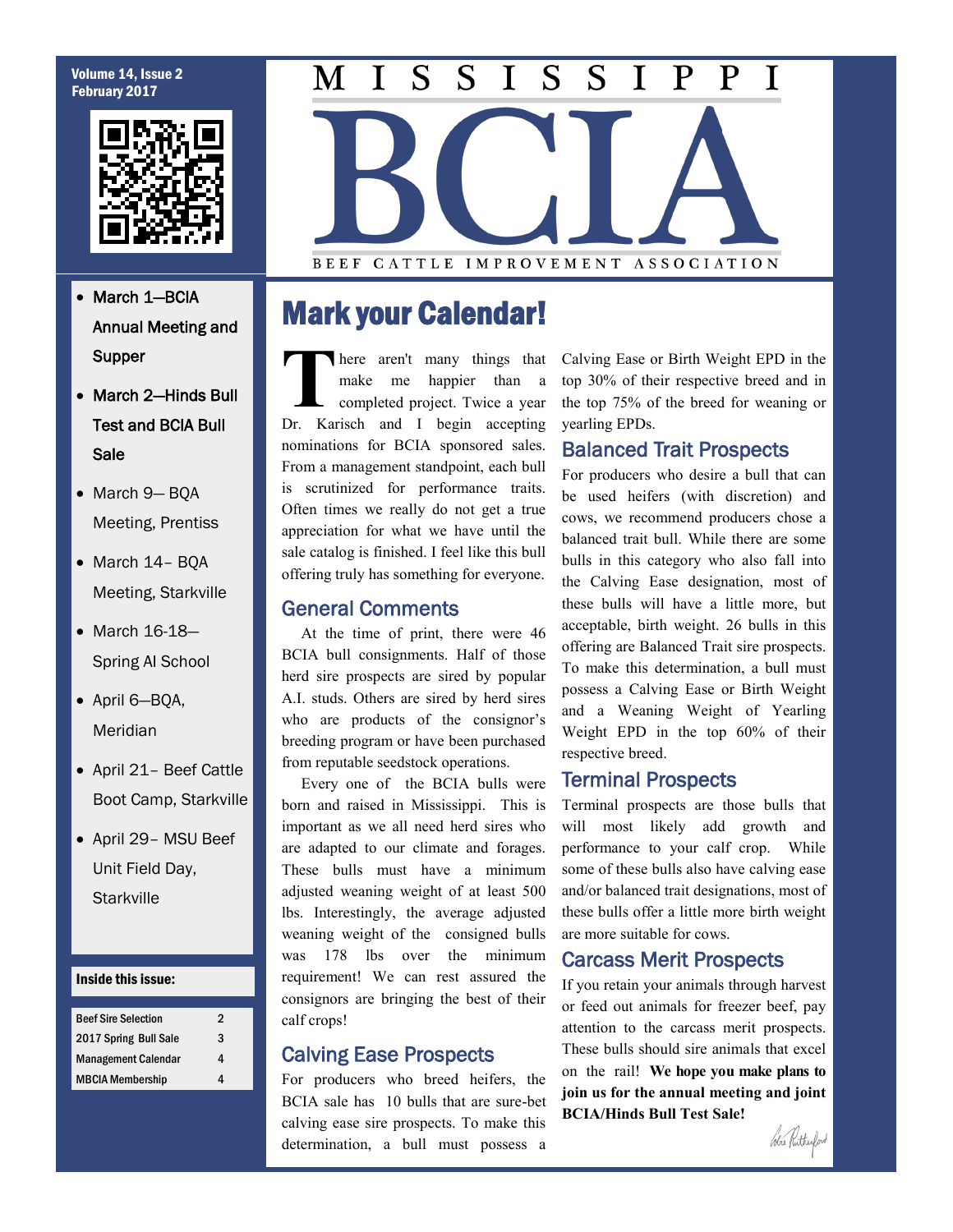that will produce desirable combinations from the breeds in the mat-

ing system.

# Volume 13, Issue 2 *Mississippi Beef Cattle Improvement Association—Productivity and Quality* Page 2

#### Beef Sire Selection Decision Flow Chart **Darrh Bullock and Megan Rolf From: Beef Sire Recommendations, Dec. 18, 2015.** This chart is a handy tool to utilize when you are purchasing or selling a herd bull. It is important to remember to have breeding objectives and stick to them. Never practice single-trait selection. For the full version of this graphic visit: www.ebeef.org. **Step 1: Operational Goals—Define Breeding Objectives** Will replacements be kept? What environmental limitations are present? When will calves be marketed? **Step 2: Breeding Group—Will the bull be bred to heifers? YES** Will the bull also be bred to cows? **NO** Calving ease should be considered but should received substantially less emphasis than other traits in the breeding objective. Select for traits of interest that are relevant to your production goals. Do not use on heifers. **NO** Select a calving ease bull based on Direct Calving Ease EPDs (often abbreviated CED) in the top percentiles of the breed. Avoid use of birth weight unless no other selection tools are available. Growth may be sacrificed, so only use on heifers, not on general cow herd. **YES** Select a bull that is moderate for Direct Calving Ease EPDs (often abbreviated CED). • Avoid use of birth weight unless no other selection tools are available. Target bulls with moderate performance across all traits important in the breeding objective. **Step 3: Bull Purpose - Will replacement heifers be retained? YES** Select a bull that is moderate to superior Maternal Calving Ease (often abbreviated CEM). Also consider other traits in the breeding objective, such as stayability and heifer pregnancy, when making selection decisions. Consider traits that impact maintenance energy use in the cowherd, such as milk production and mature size (use yearling weight as a proxy if mature size of maintenance energy EPDs are not available. **AT WEANING** Should select using weaning weight  $EPDs + some$  emphasis on carcass traits to ensure adequate performance. Calf uniformity (same sex &similar coloring and age) may bring premiums with large group lots. Planned crossbreeding programs should target breed combinations **AFTER STOCKER PHASE** Should select for pre-weaning (weaning weight EPDs) and postweaning (yearling weight EPDS) growth + some emphasis on carcass traits to ensure adequate performance. • Planned crossbreeding programs should target breed combinations **RETAINING OWNERSHIP** Select a bull that is moderate to superior for growth at yearling and has superior performance in traits such as feed efficiency and carcass traits. Planned crossbreeding programs should target breed combinations that will produce desirable combi-**YES** Select for traits that are relevant to your production goals with special emphasis on traits such as growth and possibly carcass traits. Single-trait selection should be avoided, but maximum emphasis can be placed on all traits important to calf marketability. • Bull characteristics should complement the cowherd. Do not retain any replacements! **Step 4: Marketing - How will calves be marketed?**

that will produce desirable combinations from the breeds in the matnations from the breeds in the mat-

ing system.

ing system.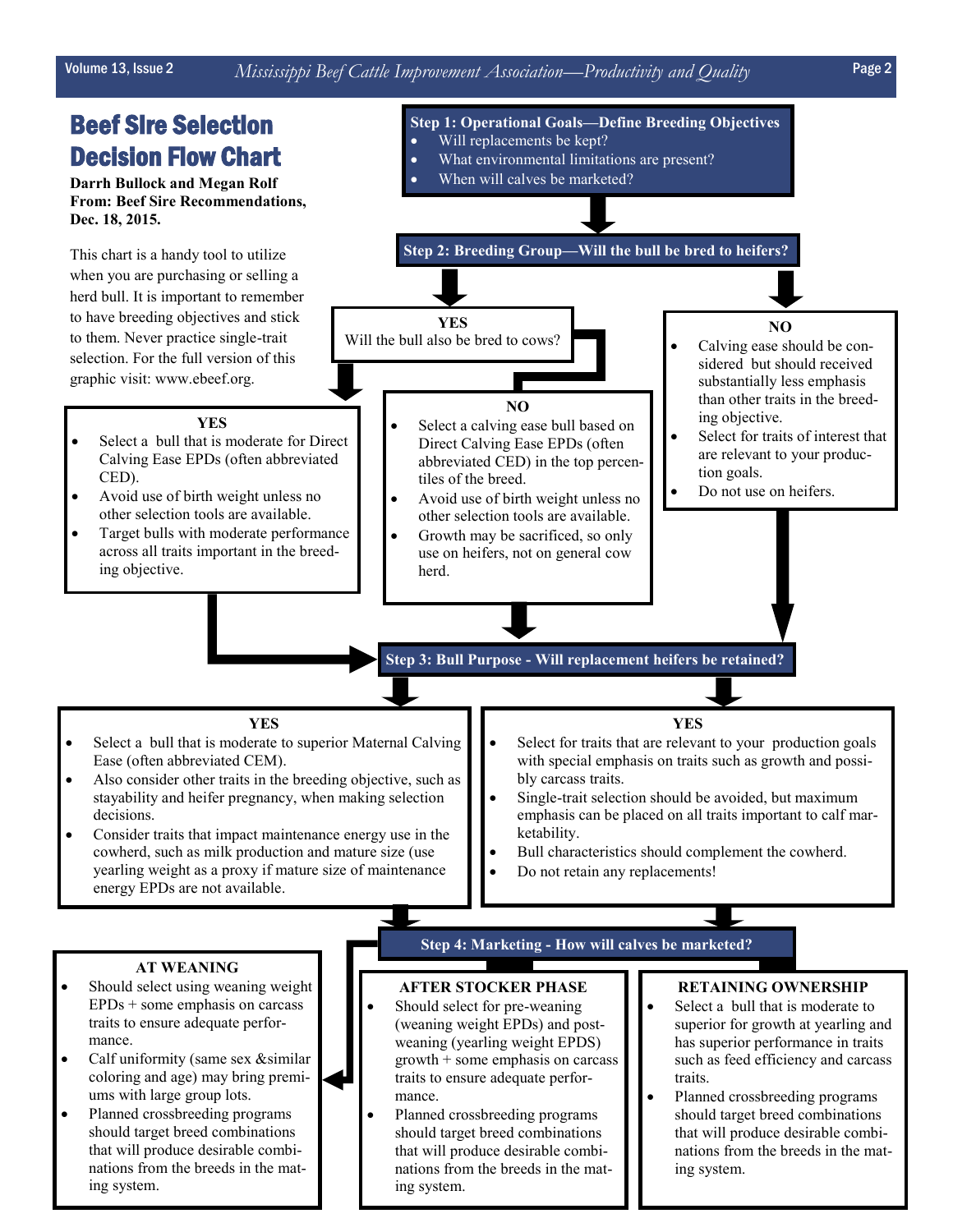# BCIA Bull Sale - March 2, 2017

#### Beane Cattle - Angus

Beane Cattle, owned by David Beane of Fulton, MS has consigned 2 Angus bulls to the BCIA Sale. For more information on these bulls contact David at 662-231-0943.

#### Gary Powell - Angus

Gary Powell of Mantachie consigned 3 Angus bulls. For more information on the Powell Angus consignments to the BCIA Sale, contact Gary Powell at 662- 640-1957.

#### MSU Beef Unit - Angus & Hereford

The Mississippi State University Beef Unit has consigned five Angus bulls and one Hereford bull. For more information contact the MSU Beef Unit Manager, Cody Glenn at 601-508-8689 or cody.glenn@msstate.edu.

#### GLB Farms - Gelbvieh Balancer

GLB Farms of Monticello consigned three Gelbvieh Balancer bulls. For more information on the GLB Farms consignments to the BCIA Sale, contact Billy Sumrall at 601-669-0072 or glbbeef@yahoo.com.

#### McMillan Angus - Angus

McMillan Angus, owned by Will McMillan of Newton has consigned 4 Angus bulls. For more information contact Will at 601-692-6020 or wmc6466@aol.com.

#### Phil Slay Farms - Charolais

Phil Slay Farms has consigned 2 Charolais bulls. For more information contact Phil at 601-209-6200.

#### Punkin Ridge Farm - Hereford

Punkin Ridge Farm, owned by Ammon Herring of Beaumont has consigned a Hereford bull. For more information contact Ammon at 601-964-0534 or Taylor Baker at 601-964-1522 or bakertaylor@gmail.com.

#### Thames Angus Farms - Angus

Thames Angus Farms of Jayess, MS has consigned 5 Angus bulls to the BCIA Sale. For more information on these bulls contact Tony at 601-756-1357 or thamesfarm@gmail.com.

#### TPC Farm Property - Angus

TPC Farm Property of Richland, MS has consigned 9 Angus bulls to the BCIA Sale. For more information on these bulls contact Theo Costas at 601-940- 3733 or David Knighton at 601-906-2054 or dknighton@yahoo.com.

#### Yankee Cutoff Angus Ranch - Angus

Yankee Cutoff Ranch Angus of Saucier, MS has consigned 9 Angus bulls to the BCIA Sale. For more information on these bulls contact Crystal or Carl Schossow at 228-326-3371 or 228-234-3210 or ycarangus@aol.com.

# TWO TRADITIONS OF EXCELLENCE, ONE PREMIER BULL SOURCE



For more information visit extension.msstate.edu/beef

Mississippi BCIA Annual Meeting Wednesday, March 1, 2017, 6:00 p.m. Includes dinner & educational program





# MAKE PLANS TO ATTEND!

**Mississippi BCIA will hold its annual membership meeting on Wednesday, March 1, 2017 starting at 6:00 p.m. at the Hinds Community College Bull Sale Facility in Raymond, MS. The annual meeting is open to new and current MBCIA members. A sponsored supper will be provided along with an educational program.**

**The program will feature Ms. Jacee May, speaking on "Pasture Management Strategies."**

**Please RSVP to Mari Quinn at (662) 325-3516 or m.quinn@msstate.edu for meal planning purposes if you plan to attend the meeting.**